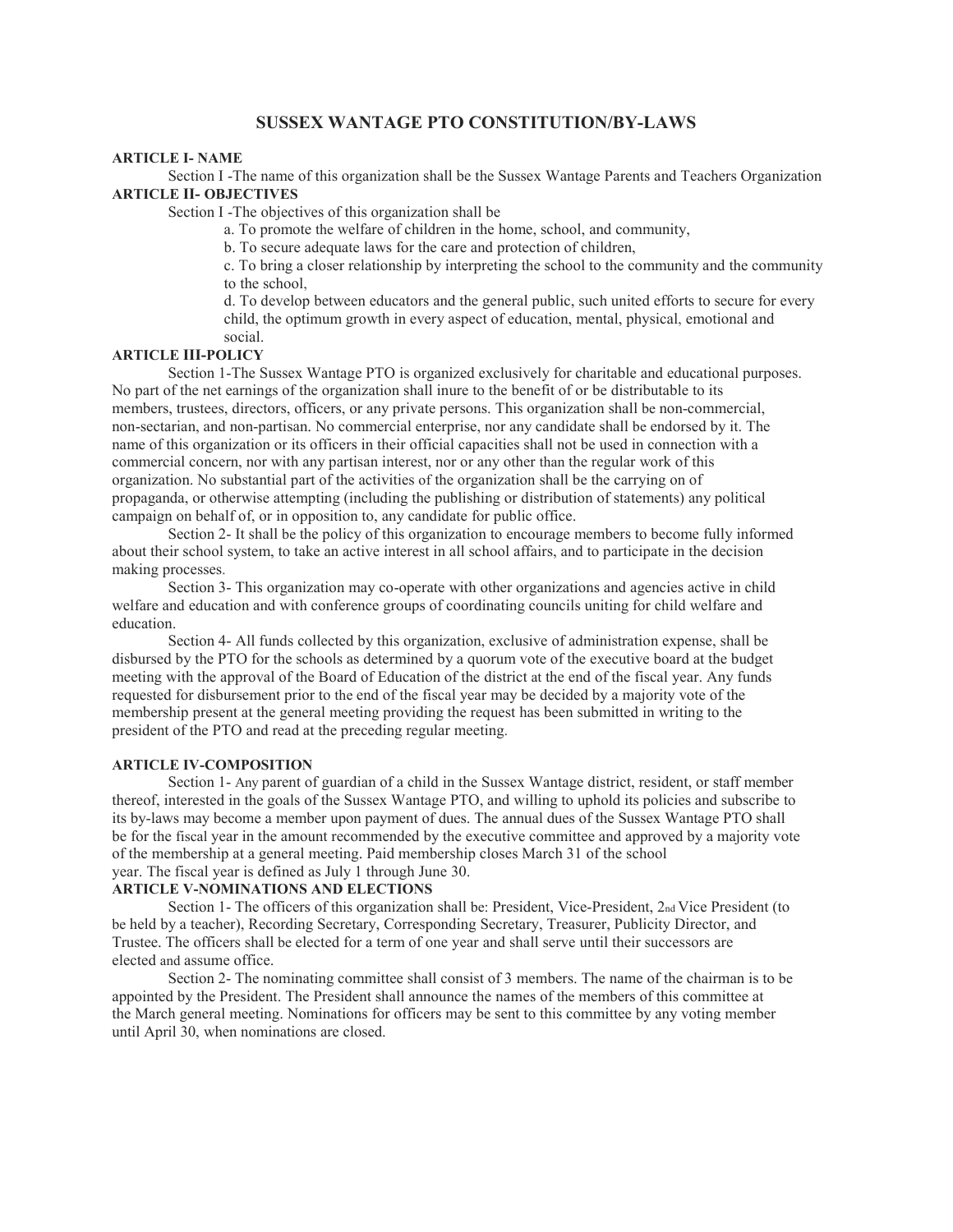Section 3- The elections shall be by ballot. If there is but one nominee for each office, the secretary may be instructed to cast a unanimous ballot for every nominee. A majority vote of those qualified to vote and voting shall constitute an election. Absentee or proxy voting shall not be permitted.

Section 4- Election and installation shall be held at the final membership meeting, which is the election and installation meeting. The duties of the newly elected officer shall be assumed July 1 and run to June 30.

# **ARTICLE VI-DUTIES OF OFFICERS**

Section 1- The President shall preside at all meetings of the general membership and of the executive board, shall appoint special committees with the consent of the executive board, shall perform all other duties usually pertaining to the office, including keeping procedural papers. The President shall order disbursement of funds, other than those stipulated in the current year's budget, with the consent of the executive board. He/she shall be, ex-officio, a member of all committees, except the nominating committee. The President and officers and all members of the executive board shall have the power to plan in advance the coming yearly itinerary of the organization. This will then be submitted to the Board of Education.

Section 2- The Vice-President shall preside in the absence of the President, shall act as an aide to the President and shall assume specific chairmanship as designated by the President. He/She shall assist the President by adopting a working relationship with the Board of Education, administration, and teachers. He/She will be an ex-officio member of committees, as designated by the President.

Section 3- Second Vice-President, held by a teacher, shall promote teacher and parent rapport and be responsible for providing representatives from each building to attend the general meetings.

Section 4- The Corresponding Secretary shall be responsible for all correspondence and notification of executive committee meetings.

Section 5- The Recording Secretary shall keep a record of all meetings of the organization and of executive board meetings.

Section 6- The Trustee must be a past officer and serves as an advisor to the organization.

Section 7-The Treasurer shall: collect and receive all monies of the organization, keep an accurate record of receipts by the executive board, disburse the same only according to the budget or upon approval of the executive board. The Treasurer shall present a statement of account at every meeting of the organization and at other times when required by the executive board. He/She shall submit records for the purpose of auditing to an auditing committee, consisting of three members of the organization, at the end of each fiscal year and shall make a full report at the following meeting. He/She shall offer a budget for the. following year at the final meeting which must be adopted by the membership.

Section 8- The Publicity Director is responsible for notifying members of general meetings, for publicizing all events sponsored by the PTO.

# **ARTICLE VII- MEETINGS**

Section 1-This organization shall hold regular meetings each month as determined by it's executive board. The dates will be determined by the executive board. Members shall receive advance notice of these meetings. Robert's Rules of Order Newly Revised shall govern this organization in all cases in which they are not in conflict with the by-laws of the PTO.

Section 2- Special meetings may be called by the President or executive board, five days notice having been given. The President or executive board shall have the power to name the date, time and place of these special meetings.

Section 3- A majority vote of such members in attendance shall be decisive and shall constitute a quorum. Debate or any question in any regular meeting whereby criticism of its officers or teachers may be involved shall not be allowed.

Section 4- Absence of an officer at 3 consecutive meetings, including both regular and executive meetings, constitutes a resignation of that office. The executive board may waive this condition in the event of extenuating circumstances. The President may appoint a temporary replacement to the office.